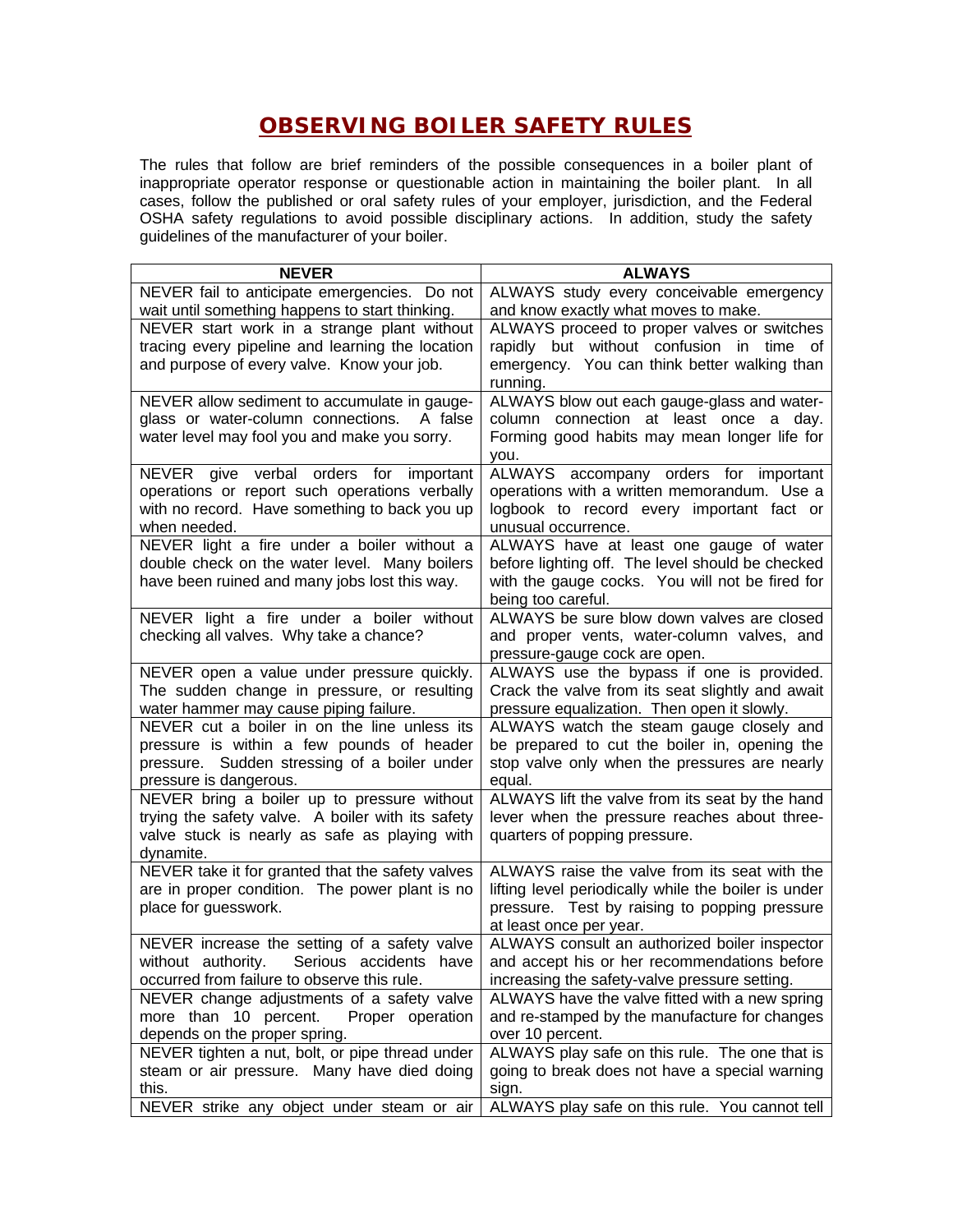|             |  |  |  | pressure. This is another sure path to the $\vert$ which straw might break the camel's back. |
|-------------|--|--|--|----------------------------------------------------------------------------------------------|
| undertaker. |  |  |  |                                                                                              |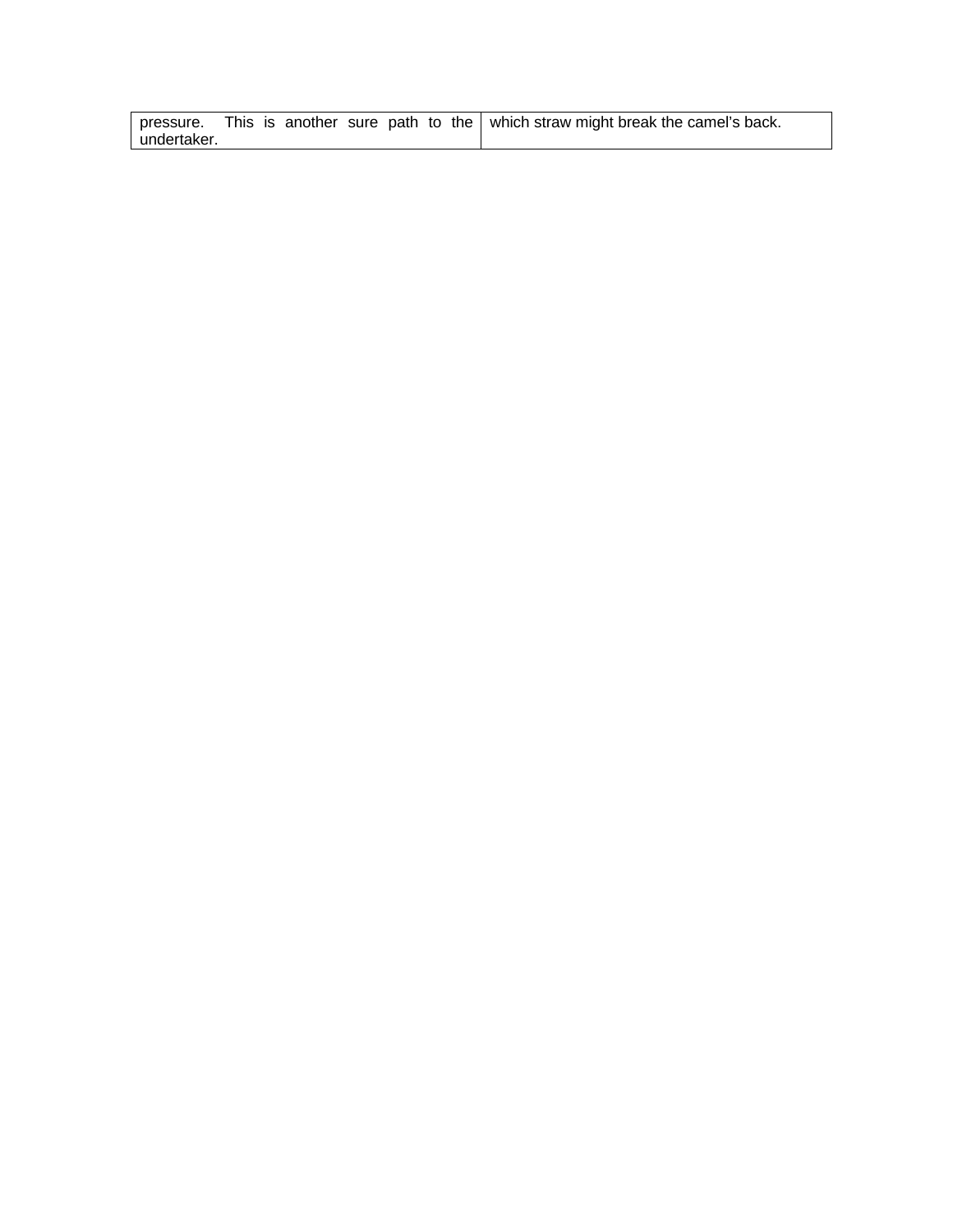| NEVER allow unauthorized persons to tamper<br>with any steam-plant equipment. If they do not<br>injure themselves, they may cause injury to you. | ALWAYS keep out loiterers and place plant<br>operation in the hands of qualified persons. A<br>boiler room is not a place for a club meeting.                                                                                                                       |
|--------------------------------------------------------------------------------------------------------------------------------------------------|---------------------------------------------------------------------------------------------------------------------------------------------------------------------------------------------------------------------------------------------------------------------|
| NEVER leave an open blow down valve<br>unattended when a boiler is under pressure or<br>has a fire in it. Play safe; memory can fail.            | ALWAYS check the water level before blowing<br>down and have a second person watch the<br>water gauge level while you blow down the<br>boiler. Close the blow down valve, and then<br>recheck the water level. You will avoid dry-firing<br>the boiler this way.    |
| NEVER allow anyone to enter a drum of a boiler<br>without following OSHA rules for entering a<br>confined space.                                 | ALWAYS make sure the boiler is cool to enter,<br>has enough oxygen per OSHA rules, has a sign<br>by the entrance stating "Worker Inside", has an<br>emergency person at the entrance, and that all<br>valves going to and from the boiler are locked<br>and closed. |
| NEVER allow major repairs to a boiler without<br>authorization. If you do not break a law, you<br>may break your neck.                           | ALWAYS consult an authorized boiler inspector<br>before proceeding with boiler repairs.                                                                                                                                                                             |
| NEVER try to light a second burner from the<br>flames of the first on-line burner. You might be<br>inviting a serious puff back.                 | ALWAYS follow the starting sequence of the<br>manufacturer on multi-burner boilers, including<br>ignition and main flame proving by installed<br>burner controls, and you will avoid a furnace<br>explosion.                                                        |
| NEVER attempt to light a burner without venting<br>the furnace until clear. Burns are painful.                                                   | ALWAYS allow draft to clear furnace of gas and<br>dust for prescribed purge period. Change draft<br>conditions slowly.                                                                                                                                              |
| NEVER fail to report unusual behavior of a<br>boiler or other equipment. It may be a warning<br>of danger.                                       | ALWAYS consult someone in authority.<br>Two<br>heads are better than one.                                                                                                                                                                                           |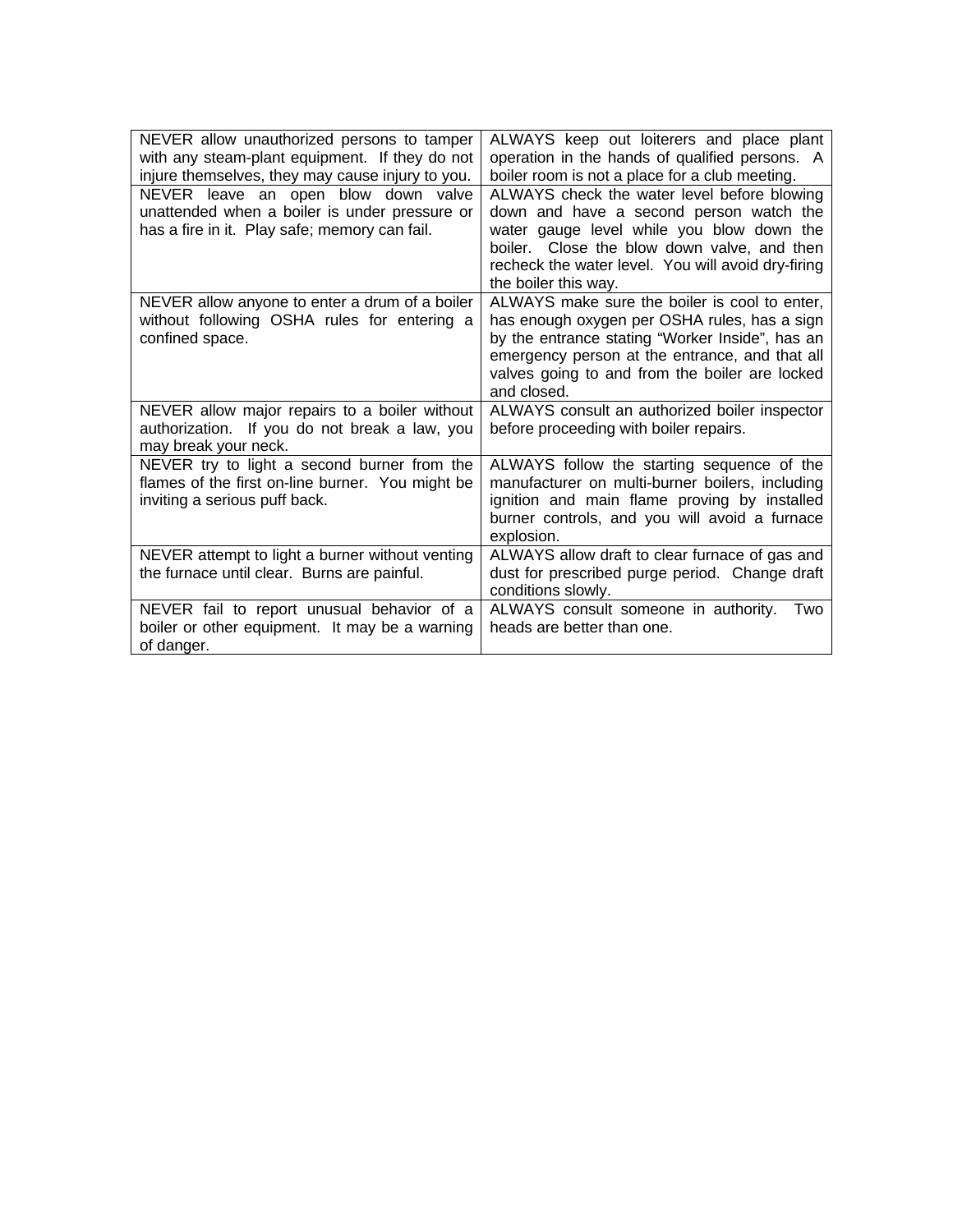# **STANDARD OPERATIONAL SEQUENCES AND PROCEDURES**

#### *Note: This Publication is to be viewed only as a guide.*

### **1. PRE-OPERATION CHECKLIST**

- $\triangleright$  Pre-operational checks should be completed before lighting-up any boiler.
- $\triangleright$  Necessary to ensure the boiler plant is in a safe and efficient condition.
	- g. Chemical Cleaning / Boil Out
		- For new or existing boilers with excessive deposits.
		- $\triangleright$  Should be done under supervision of experienced personnel / contractors familiar with the hazards of such an operation.

#### h. Safety Checklist Prior To Inspection

- Before entering any boiler :
	- $\triangleright$  Lock out and tag all equipment items with movable parts connected to the boiler and fuel system and place a sign at the operating controls indicating that a workman is in the boiler.
	- $\triangleright$  Make sure it is properly isolated at ALL fuel, flue gas, steam and water sources; make sure it is properly vented and obtain an air sample to check for breathing quality. Use low voltage lights or explosion proof flashlights inside the boiler.
	- $\triangleright$  Notify the person in charge at the site when beginning and upon completion of the inspection.
	- $\triangleright$  Inspect with another person.
	- $\triangleright$  Always be aware of the nearest escape routes.
	- $\triangleright$  Before closing drum manholes and furnace doors, it is essential to ensure that all personnel are out of the boiler.
- i. Before Closing The Boiler
	- Thoroughly inspect all available parts of the boiler's interior, both the waterside and the fireside. Ensure no tools, rags or other debris are left lying around inside the boiler that could cause problems.
	- $\triangleright$  Tubes and other areas that are not easily visible should be checked using other suitable methods i.e. push rods, mirrors, etc. All loose tubes and debris should be swept into a dustpan being careful not to sweep into tubes, drains, or blow-down connections.
	- $\triangleright$  Check all internal piping, hangers, brackets, etc. to be sure they not been damaged during maintenance work.
	- $\triangleright$  All sealing surfaces should be given a final check for dents, scratches and gouges. Critical water or steam joints under pressure must be scraped then dressed off flat with a carborundum block, or similar abrasive surface if they were damaged.
	- ÿ Replace *all* gaskets on the waterside and steam connections. The cost is minor compared with the headaches from leakages later on. Use a graphite paste or other suitable paste to prevent sticking.
	- $\triangleright$  Gas side gasket joints are not as critical, but require close inspection and cleaning and replacement if necessary.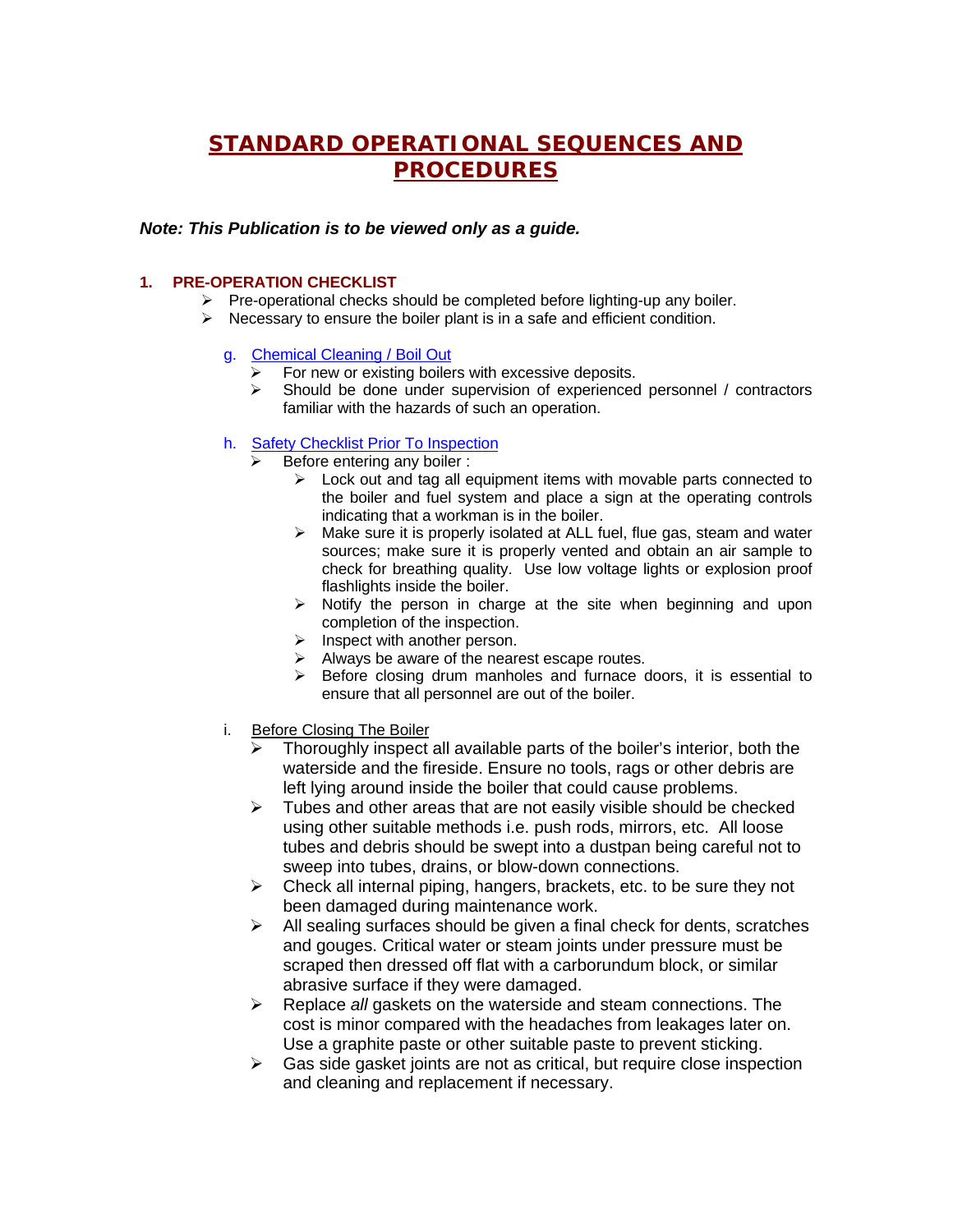- j. Testing The Gas Side For Leakage
	- For a forced draught unit, the draft fan may be used to place the furnace under high enough pressure by closing off the outlet damper. Passing a lighted candle along all the joints to be tested, tests the furnace attachments, furnace seals and smoke-box seals. The effects upon the flame will detect any leaks of air from the positive pressure furnace to the atmosphere. Another method is to use a "soap" test, which must be thoroughly dried after the test.
	- $\triangleright$  NOTE: For the first test, a manometer could be installed to give the head pressure the fan can deliver against the closed damper operating at normal speed. This data should be recorded for future reference or fan testing.
	- For an induced draft boiler, the same procedure may be followed, but this case calls for the flame behaving differently i.e. the inward suction of air will pull the flame into the leak.
- k. Water And Steam Systems
	- $\triangleright$  Visual survey all the areas of the plant to check for damage and ensure no unauthorized persons tampered with the plant.
	- $\triangleright$  Do NOT refill a boiler while it is hot. Treated warm water should be used. The boiler should be vented to permit air to escape.
	- $\triangleright$  Check the water level in the gauge glass (mid point) and all the gauge glass valves are open.
	- $\triangleright$  Test true water level by opening the test cocks, starting with the uppermost.
	- $\triangleright$  Open all the feed water supply valves.
	- $\triangleright$  If water level was low, use the manual bypass valve to raise the water level to slightly below the midpoint of the gauge glass )i.e. head pressure from the hot well).
	- $\triangleright$  Check the make-up water supply system to the hot well and whether it shall function automatically i.e. check float condition and operation.
	- $\triangleright$  Start the feed water pump.
	- $\triangleright$  Check the water treatment plant is in full operating condition.
	- $\triangleright$  Boiler vent valve and any steam line vents should be opened to bleed air out as steam is raised.
	- $\triangleright$  Open the main steam valve bypass. When distribution manifold is up to temperature and pressure, bypass valve is closed and main steam valve is opened.
	- $\triangleright$  Open all steam drains, including steam trap bypasses, when the bypass valve was opened.
- l. Fuel Systems

Covers fuel oil and fuel gas supply to a boiler.

- $\triangleright$  Check furnace internals for obvious signs of fuel leaks due to failure of the fuel valves to shut off (oil).
- $\triangleright$  Check the gas supply pressure is greater than the minimum permissible.
- $\triangleright$  Check the fuel oil temperatures (for heavy fuel oil).
- $\triangleright$  Check all the fuel valves are in final position for light-up sequence. The vent valves between the gas shut-off valve should be closed.